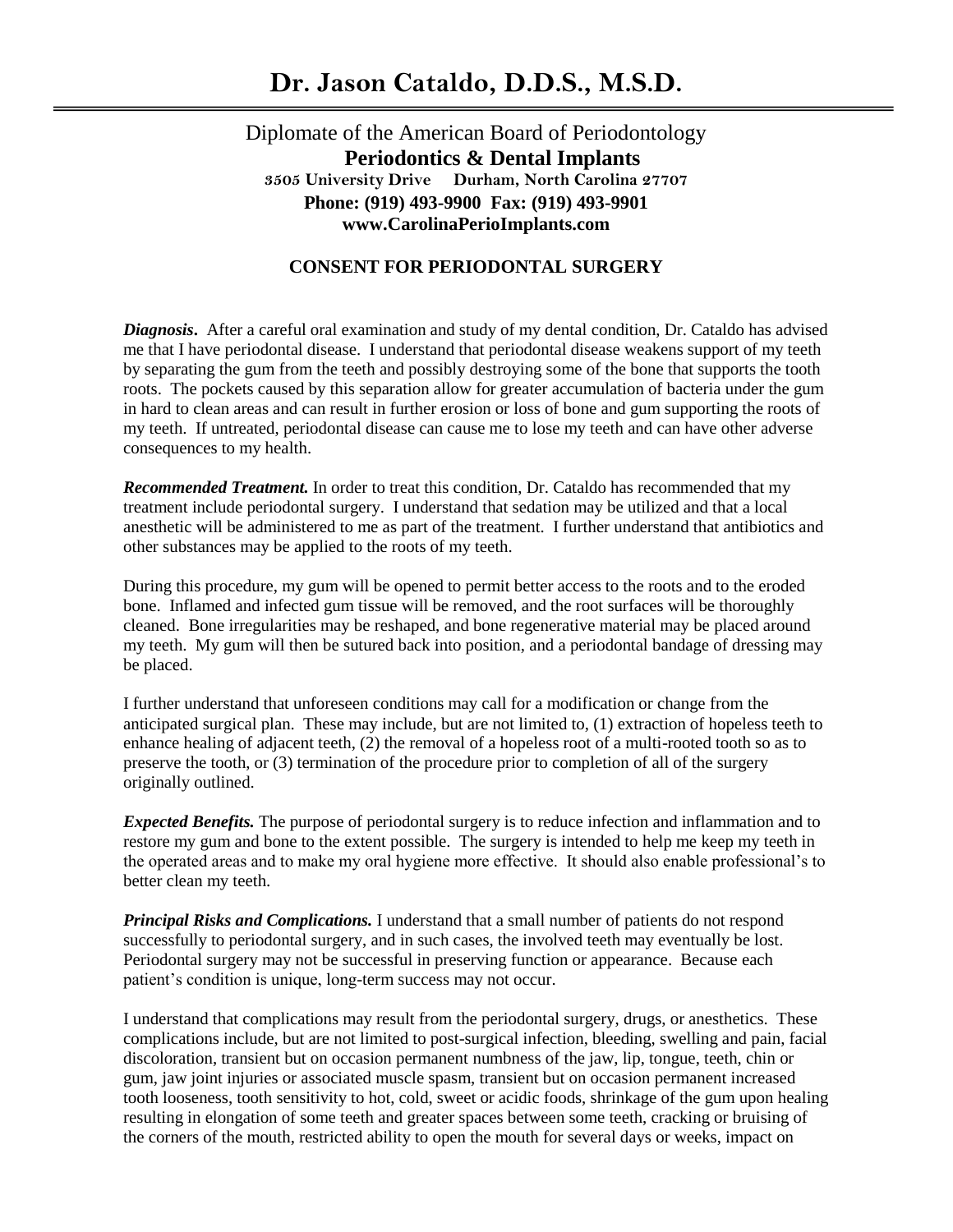speech, allergic reactions, and accidental swallowing of foreign matter. The exact duration of any complications cannot be determined, and they may be irreversible.

There is no method that will accurately predict or evaluate how my gum and bone will heal. I understand that there may be a need for a second procedure if the initial results are not satisfactory. In addition, the success of periodontal procedures can be affected by medical conditions, dietary and nutritional problems, smoking, alcohol consumption, clenching and grinding of teeth, inadequate oral hygiene, and medications that I may be taking. To my knowledge, I have reported to Dr. Cataldo any prior drug reactions, allergies, diseases, symptoms, habits, or conditions, which might in any way relate to this surgical procedure. I understand that my diligence in providing the personal daily care recommended by my Dr. Cataldo and taking all medications as prescribed are important to the ultimate success of the procedure.

*Medications.* I understand that some medications, such as bis-phosphonates, which are often taken for osteoporosis orally, and for prevention of metastatic cancer intravenously can increase the risk of development of Osteonecrosis – an untreatable bone disease. I have had the opportunity to discuss these risks with Dr. Cataldo and consent to treatment.

*Alternatives To Suggested Treatment.* I understand that alternatives to periodontal surgery include: no treatment – with the expectation of possible advancement of my condition which may result in premature loss of teeth; extraction of teeth involved with periodontal disease; and non-surgical scraping of tooth roots and lining of the gum (scaling and root planning), with or without medication, in an attempt further to reduce bacteria and tarter under the gumline – with the expectation that this may not fully eliminate deep bacteria and tartar, may not reduce gum pockets, will require more frequent professional care and time commitment, and may not arrest the worsening of my condition and the premature loss of teeth.

*Necessary Follow-up Care and Self-Care.* I understand that it is important for me to continue to see my regular dentist. Existing restorative dentistry can be an important factor in the success of failure of periodontal therapy. From time to time, Dr. Cataldo may make recommendations for the placement of restorations, the replacement or modification of existing restorations, the joining together of two or more of my teeth, the extraction of one or more teeth, the performance of root canal therapy, or the movement of one, several, or all of my teeth. I understand that the failure to follow such recommendations could lead to ill effects, which would become my sole responsibility.

I recognize that natural teeth and their artificial replacements should be maintained daily in a clean hygiene manner. I will need to come for appointments following my surgery so that my healing may be monitored and so that Dr. Cataldo can evaluate and report on the outcome of surgery upon completion of healing. Smoking or alcohol intake may adversely affect gum healing and may limit the successful outcome of my surgery. I know that it is important (1) to abide by the specific prescriptions and instructions given by Dr. Cataldo and (2) to see Dr. Cataldo and my dentist for periodic examination and preventive treatment. Maintenance also may include adjustment of prosthetic appliances.

*No Warranty Or Guarantee.* I hereby acknowledge that no guarantee, warranty or assurance has been given to me that the proposed treatment will be successful. In most cases, the treatment should provide benefit in reducing the cause of my condition and should produce healing, which will help me keep my teeth. Due to individual patient differences, however, Dr. Cataldo cannot predict certainty of success. There is a risk of failure, relapse, additional treatment, or even worsening of my present condition, including the possible loss of certain teeth, despite the best care.

*Publication Of Records.* I authorize photos, slides, x-rays or any other viewings of my care and treatment during or after its completion to be used for the advancement of dentistry and reimbursement purposes. My identity will not be revealed to the public, however, without my permission.